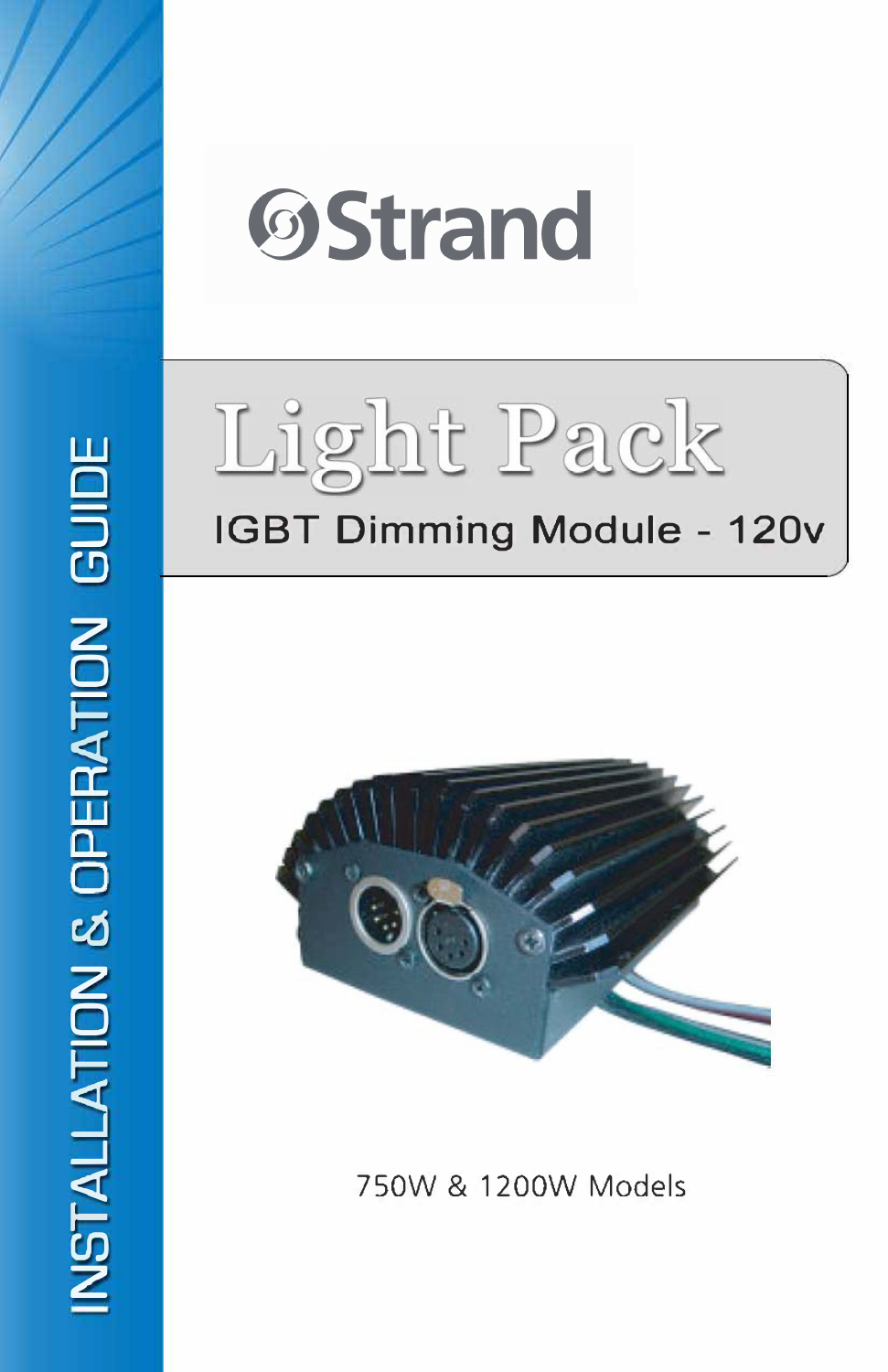### <span id="page-1-0"></span>**Strand Lighting Offices**

#### **Strand Lighting - Dallas**

10911 Petal Street Dallas, TX 75238 Tel: 214-647-7880 Fax: 214-647-8031

#### **Strand Lighting - New York**

267 5th Ave, 4th Floor New York, NY 10016 Tel: 212-213-8219 Fax: 212-532-2593

#### **Strand Lighting - Asia Limited**

Room 6-10, 20/F Delta House 3 On Yiu Street Shatin, N.T. Hong Kong Tel: + 852 2757 3033 Fax: + 852 2757 1767

#### **Strand Selecon - Auckland**

19-21 Kawana Street Northcote, Auckland 0627 New Zealand Tel: +64 9 481 0100 Fax: +64 9 481 0101

#### **Strand Lighting - Europe**

Marssteden 152 Enschede 7547 TD The Netherlands Tel: +31 53 4500424 Fax: +31 53 4500425

#### **Website**:

www.strandlighting.com

The material in this manual is for information purposes only and is subject to change without notice. Strand Lighting assumes no responsibility for any errors or omissions which may appear in this manual. For comments and suggestions regarding corrections and/or updates to this manual, please contact your nearest Strand Lighting office.

El contenido de este manual es solamente para información y está sujeto a cambios sin previo aviso. Strand Lighting no asume responsabilidad por errores o omisiones que puedan aparecer. Cualquier comentario, sugerencia o corrección con respecto a este manual, favor de dirijirlo a la oficina de Strand Lighting más cercana.

Der Inhalt dieses Handbuches ist nur für Informationszwecke gedacht, Aenderungen sind vorbehalten. Strand Lighting uebernimmt keine Verantwortung für Fehler oder Irrtuemer, die in diesem Handbuch auftreten. Für Bemerkungen und Verbesserungsvorschlaege oder Vorschlaege in Bezug auf Korrekturen und/oder Aktualisierungen in diesem Handbuch, moechten wir Sie bitten, Kontakt mit der naechsten Strand Lighting-Niederlassung aufzunehmen.

Le matériel décrit dans ce manuel est pour information seulement et est sujet à changements sans préavis. La compagnie Strand Lighting n'assume aucune responsibilité sur toute erreur ou ommission inscrite dans ce manuel. Pour tous commentaires ou suggestions concernant des corrections et/ou les mises à jour de ce manuel, veuillez s'll vous plait contacter le bureau de Strand Lighting le plus proche.

Information contained in this document may not be duplicated in full or in part by any person without prior written approval of Strand Lighting. Its sole purpose is to provide the user with conceptual information on the equipment mentioned. The use of this document for all other purposes is specifically prohibited.

> Document Number: 2-450331-010 Version as of: 15 July 2011

Light Pack 120v Dimming Module Installation & Operation Guide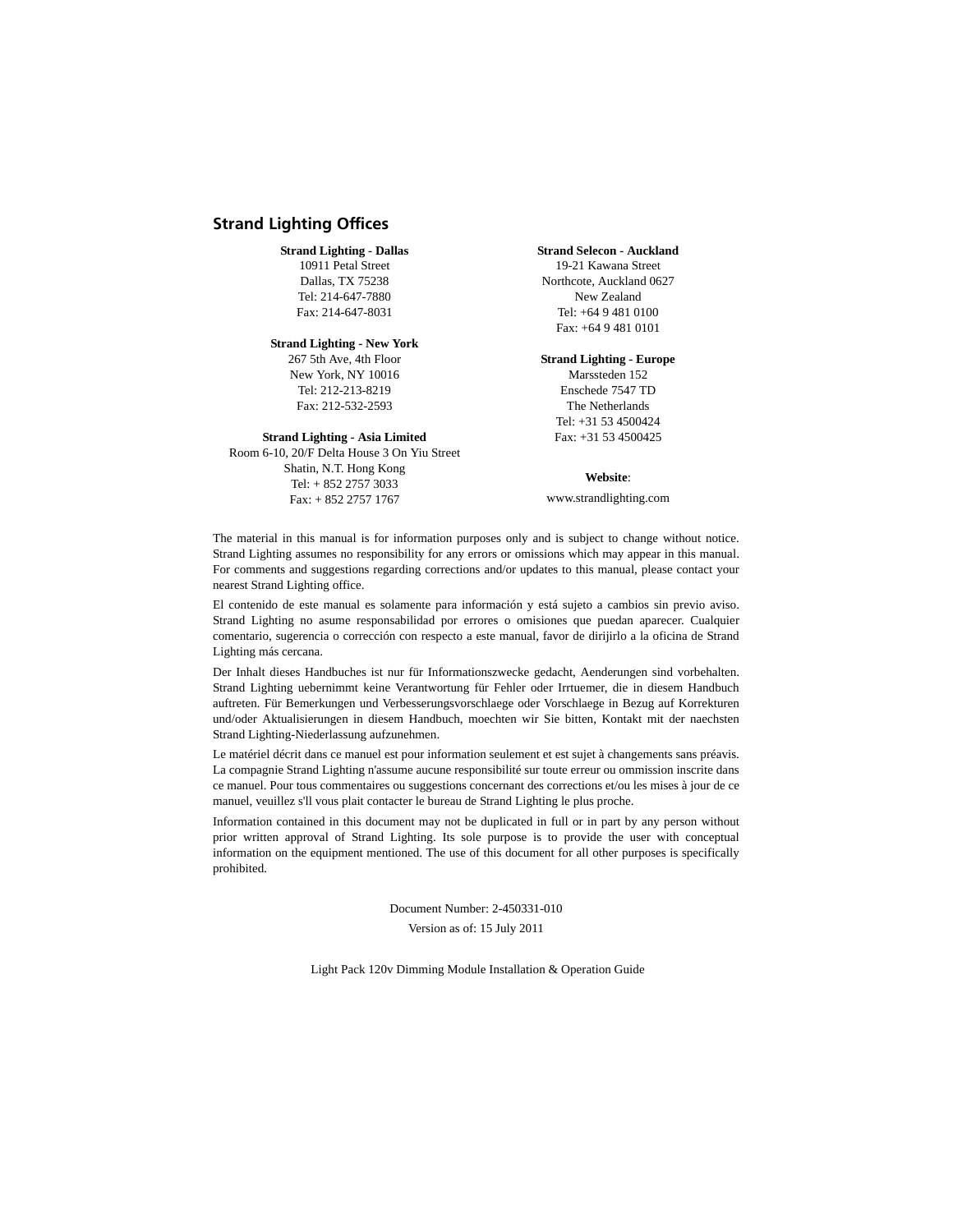### <span id="page-2-0"></span>**Important Safeguards**

When using electrical equipment, basic safety precautions should always be followed including the following:



#### a. **READ AND FOLLOW ALL SAFETY INSTRUCTIONS**.

- b. Do not use outdoors.
- c. Do not mount near gas or electric heaters.
- d. Equipment should be mounted in locations and at heights where it will not readily be subjected to tampering by unauthorized personnel.
- e. The use of accessory equipment not recommended by the manufacturer may cause an unsafe condition.
- f. Do not use this equipment for other than intended use.
- g. Refer service to qualified personnel.

### **SAVE THESE INSTRUCTIONS**.

**WARNING:** You must have access to a main circuit breaker or other power disconnect device before installing any wiring. Be sure that power is disconnected by removing fuses or turning the main circuit breaker off before installation. Installing the device with power on may expose you to dangerous voltage and damage the device. A qualified electrician must perform this installation.

**WARNING:** Refer to National Electrical Code® and local codes for cable specifications. Failure to use proper cable can result in damage to equipment or danger to persons.

**WARNING:** To reduce the risk of fire or shock hazard, do not expose this equipment to rain or moisture.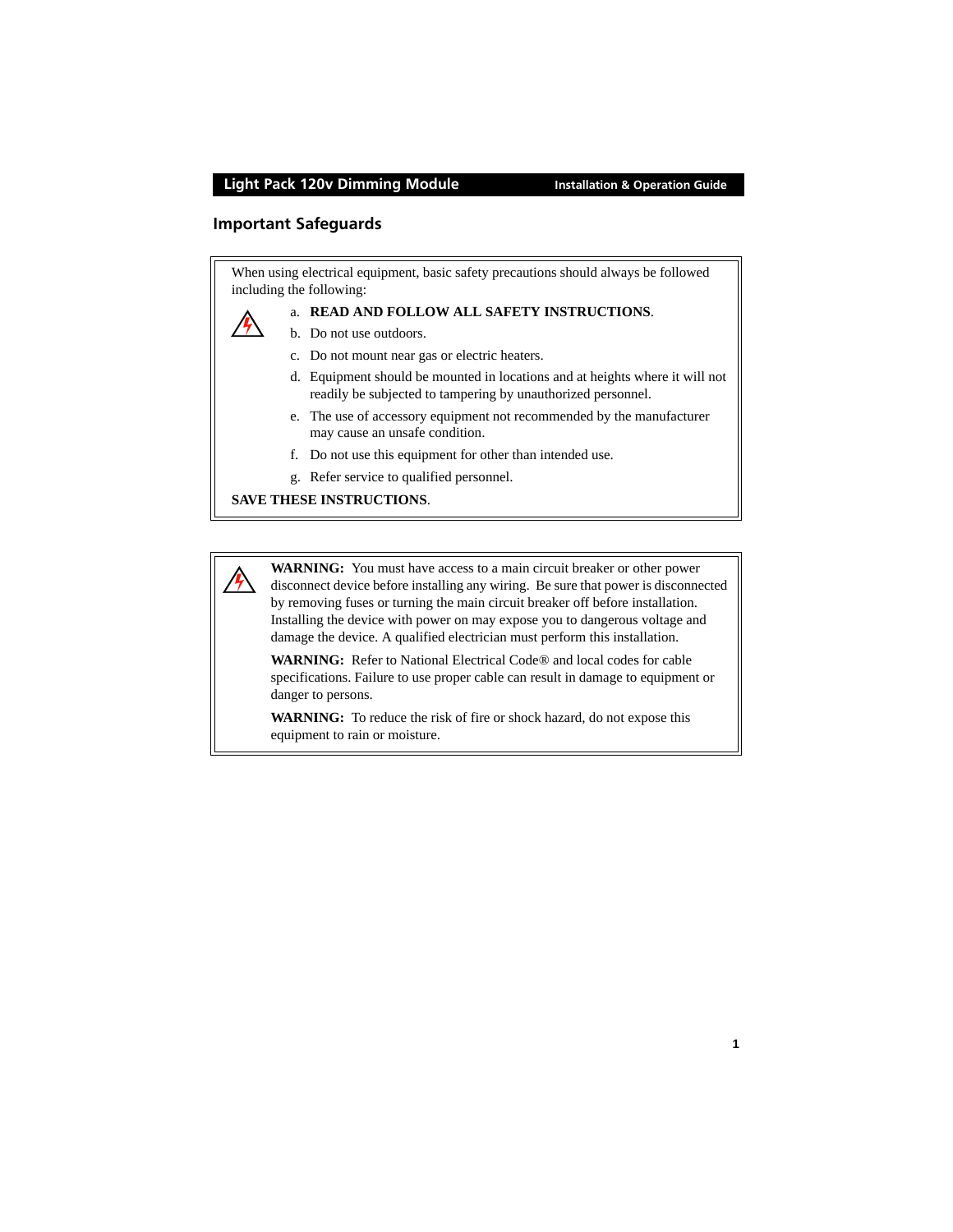# <span id="page-3-0"></span>**TABLE OF CONTENTS**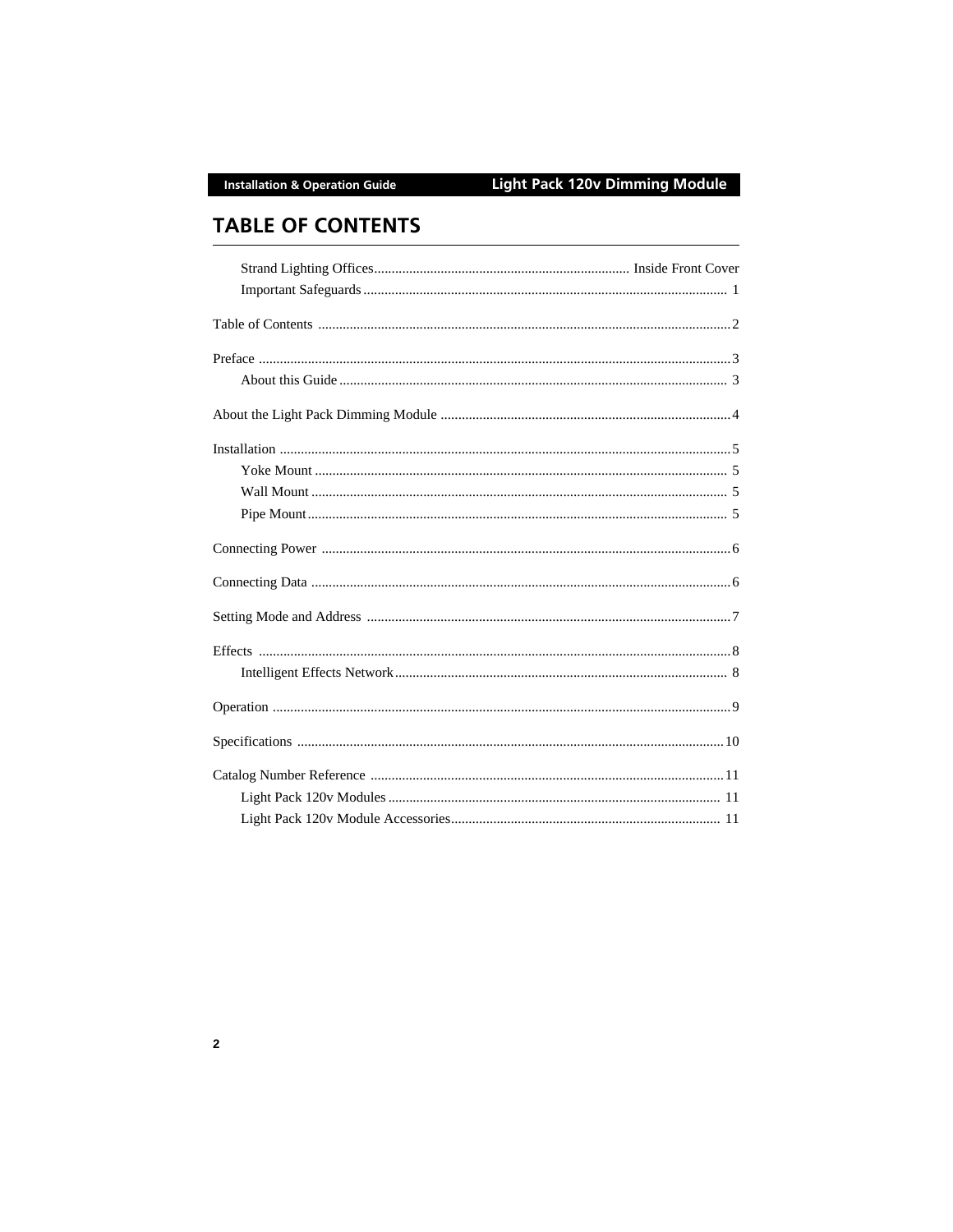### <span id="page-4-0"></span>**PREFACE**

### <span id="page-4-1"></span>**About this Guide**

The document provides installation and operation instructions for the following products:

- Light Pack 120v Dimming Module 750 watt
- Light Pack 120v Dimming Module 1200 watt

Please read all instructions before installing or using this product. *Retain this guide for future reference*.



### **IMPORTANT INFORMATION. PLEASE READ!**

This unit is intended for installation in accordance with the National Electric Code® and local regulations. It is also intended for indoor applications only. Before any electrical work is performed, disconnect power at the circuit breaker or remove the fuse to avoid shock or damage to the control. It is recommended that a qualified electrician perform this installation.

Observe the following precautions when installing, operating or servicing the product:

- Disconnect power before servicing.
- Install in dry locations only.
- DO NOT power module from a dimmed source. Connect to standard power or mechanical relay ONLY.
- Use the included safety cable for ALL installations.
- If installing any other type of mounting hardware or bracket, DO NOT use screws longer than 1/4" in length. Longer screws WILL damage interior electrical components.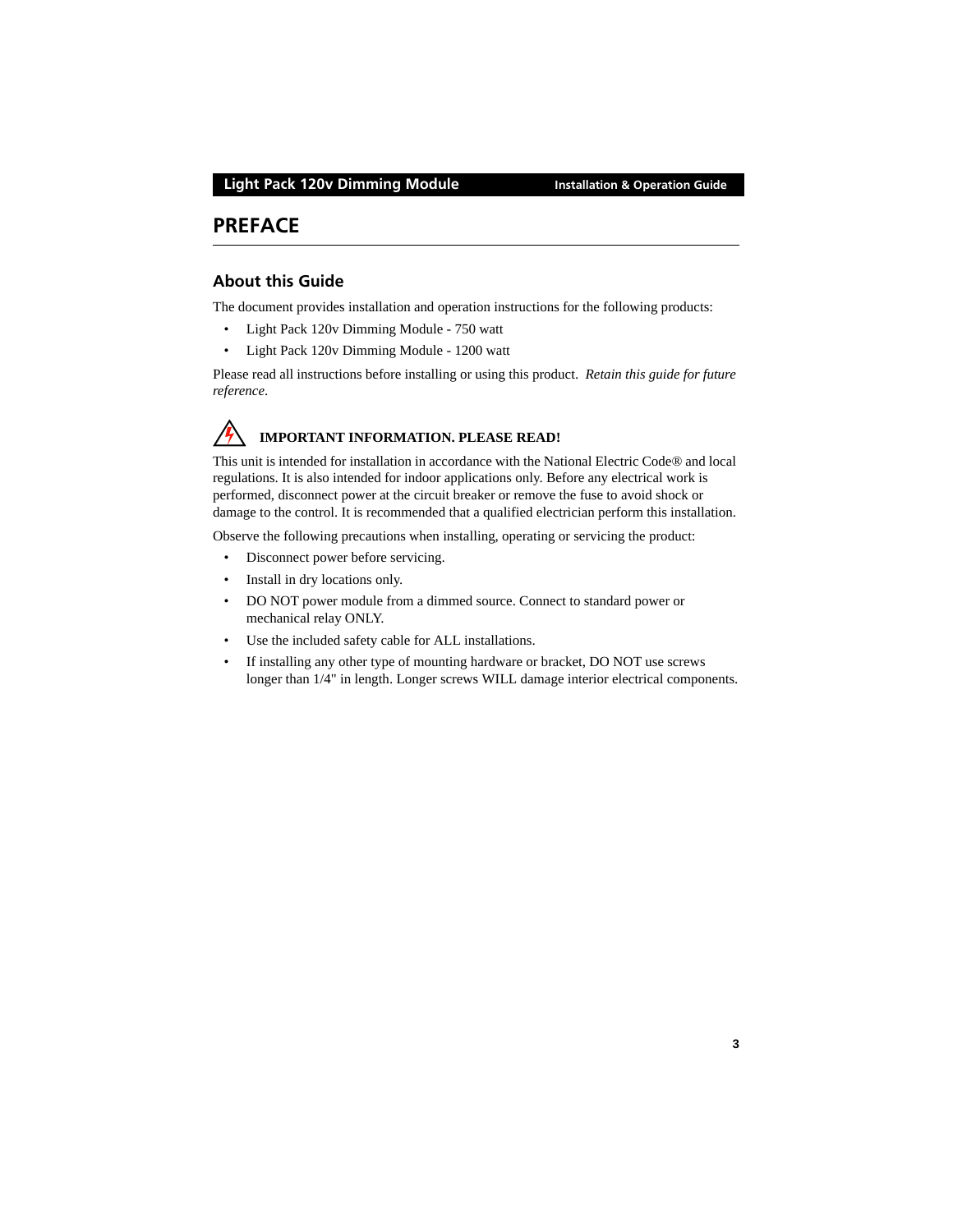# <span id="page-5-0"></span>**ABOUT THE LIGHT PACK DIMMING MODULE**

The Light Pack dimming module utilizes state-of-the art Insulated Gate Bipolar Transistor (IGBT) technology, which provides significant performance enhancements over other conventional dimming equipment. The module is completely solid-state, enabling silent operation at 800 microseconds in either forward or reverse phase control, which minimizes lamp, ballast and transformer noise. The module supports LOW HARM mode, which controls harmonic neutral currents for extremely quiet operation and low neutral harmonics. As well, every Light Pack module has an on-board intelligent microprocessor, which adjusts and maintains proper voltage and current in response to changes detected in the load and electrical service. The microprocessor automatically suppresses surges, protects against dead shorts, and extends lamp life.

The 750 watt and 1200 watt versions of the Light Pack module can be easily identified by the label applied to the underside of the module *or* the label next to the Focus button.



*\* Pre-installed connector is optional.*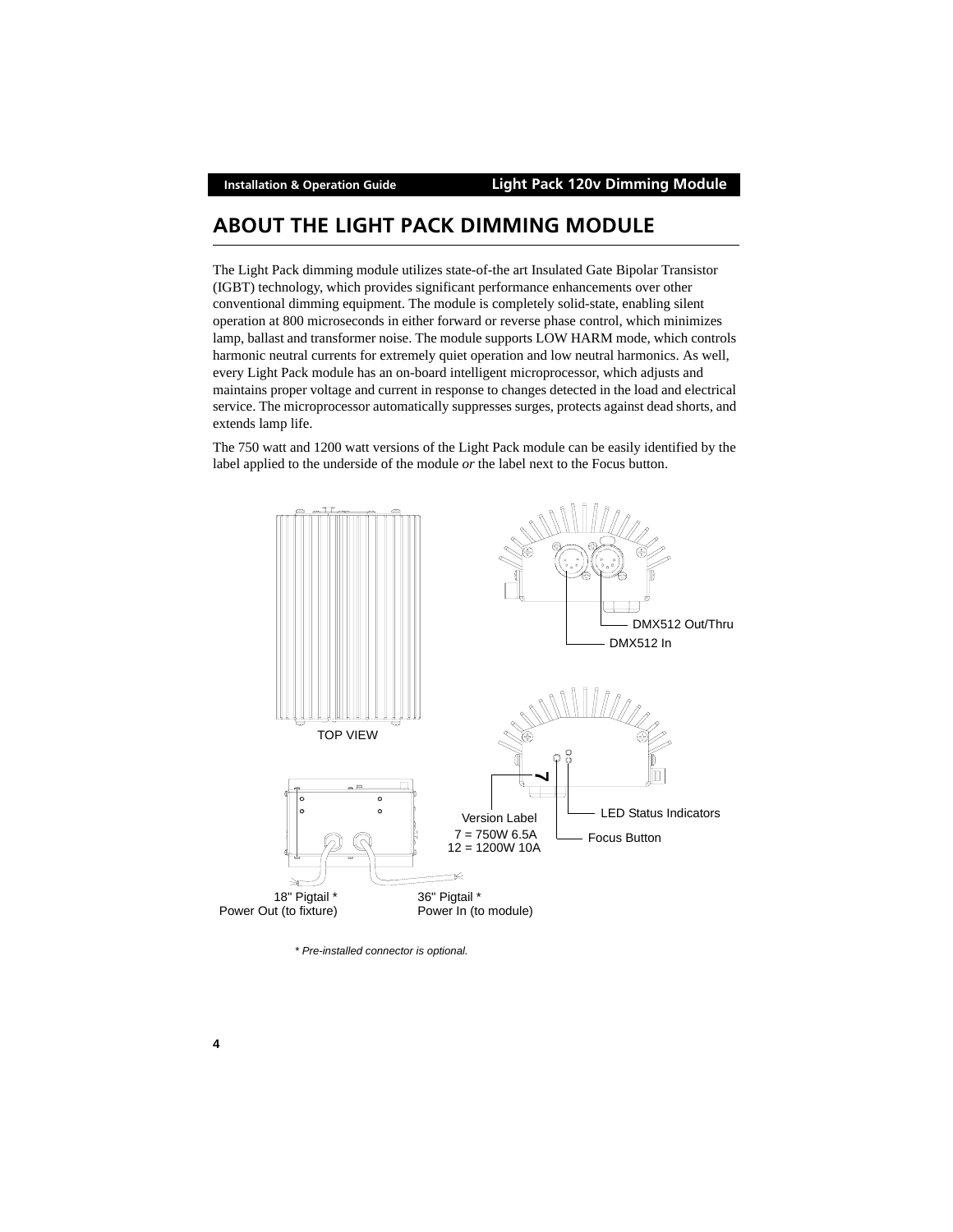The Light Pack module can be mounted in a variety of configurations. Depending on your requirements, choose one of the methods shown below. The Light Pack module can be mounted vertically (recommended) or horizontally as required, however, to allow for optimum convection cooling, the module cannot be mounted with the heatsink fins downward.

**WARNING:** A safety cable is supplied with the Yoke and Pipe mounts. The safety cable must be secured to the fixture or structure and may be required by local codes.

#### <span id="page-6-1"></span>**Yoke Mount**

#### *(Strand #71340) \*\**

- Step 1. Attach yoke-mount bracket to Light Pack module (as required).
- Step 2. Fit bracket onto fixture yoke.
- Step 3. Tighten threaded attachment knob to secure in place.
- Step 4. Attach safety cable.

<span id="page-6-0"></span>**INSTALLATION**

### <span id="page-6-2"></span>**Wall Mount**

*(Strand #71341) \*\**

- Step 1. Attach wall-mount bracket to Light Pack module (as required).
- Step 2. At wall, locate suitable installation position.
- Step 3. Using Light Pack mounting bracket as template, mark holes for drilling.
- Step 4. Drill mounting holes and secure Light Pack module to wall.

#### <span id="page-6-3"></span>**Pipe Mount**

*(Strand #71342) \*\**

- Step 1. Attach threaded knob or C-clamp (not supplied) to Light Pack mounting bracket (as required).
- Step 2. Fit bracket over pipe\*.
- Step 3. Tighten knob (or clamp) to secure in place.
- Step 4. Attach safety cable.
	- Mounts to 1.5" schedule 40 pipe *or* 2" aluminum tube truss.
	- \*\* Installation of mounting bracket must be done using the (4) supplied screws. Using other screws can result in damage to the unit. Supplied screws are 8-32 x .25" long (max) 82° flat head.

 $\mathbf{I}$ 



Mounting Holes

Wall

 $\mathbf{I}$ 

SIDE VIEW



Bracket

 $\Gamma$ 

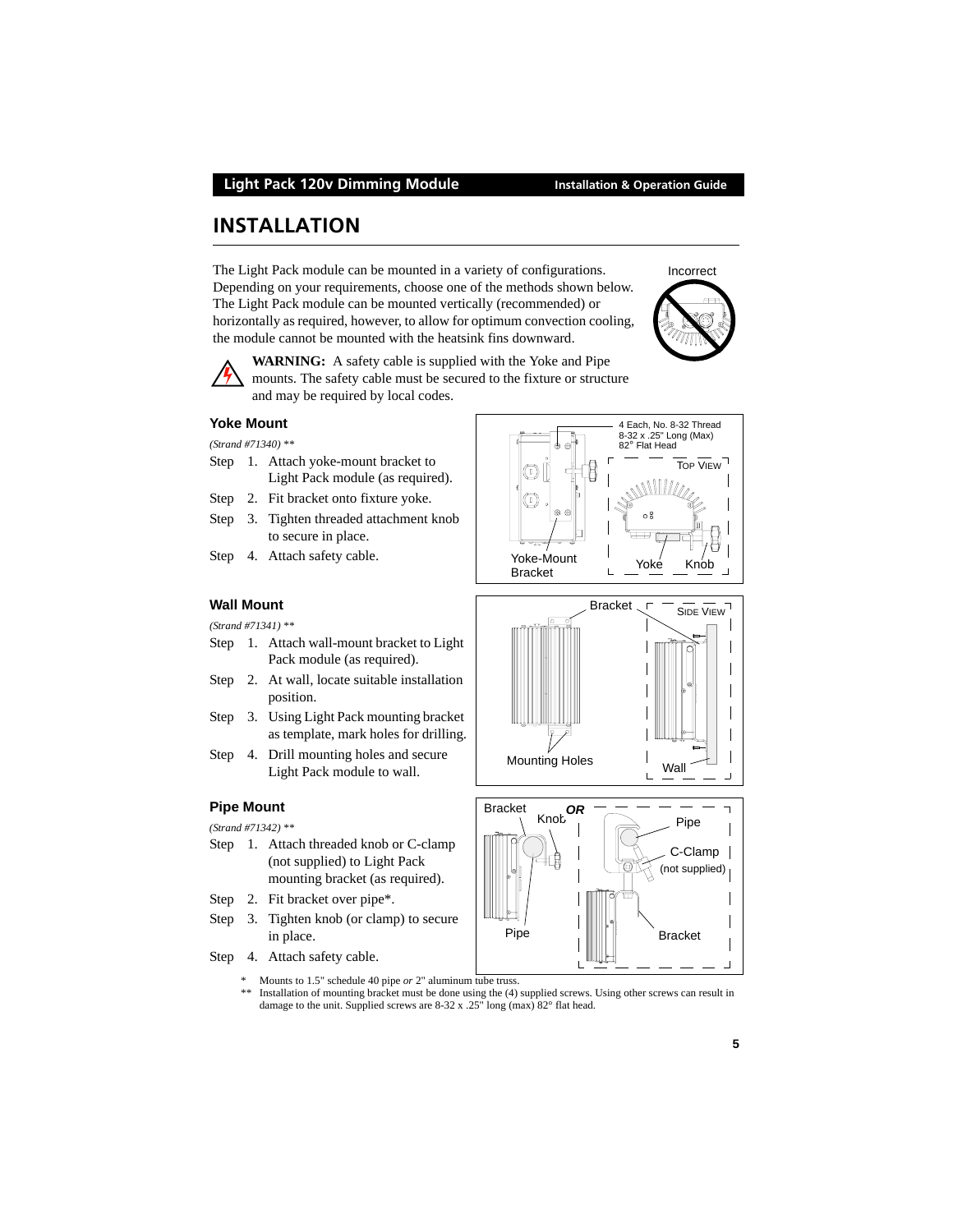# <span id="page-7-0"></span>**CONNECTING POWER**

The Light Pack module is supplied with two pigtail type cables. In the event your module did not come pre-configured with power connectors, install connectors meeting your requirements at end of each cable. Refer to the following color code diagram:



**WARNING:** DO NOT power module from a dimmed source. Connect to standard power or mechanical relay ONLY.

Connect the 18" pigtail to the fixture and the 36" pigtail to the system power source. (The Light Pack module will power up when the system power source is applied.)

Light Pack is rated to control any dimmable load - incandescent, fluorescent, or general inductive (Forward Phase Control [FPC] only).

# <span id="page-7-1"></span>**CONNECTING DATA**

The Light Pack module supports standard USITT DMX512/1990 protocol. Connect data cabling as follows:



DMX512 In Cable **DMX512 Out/Thru Cable or Termination Plug** 

A termination plug (Strand # 71346) is required at the last module in the data link.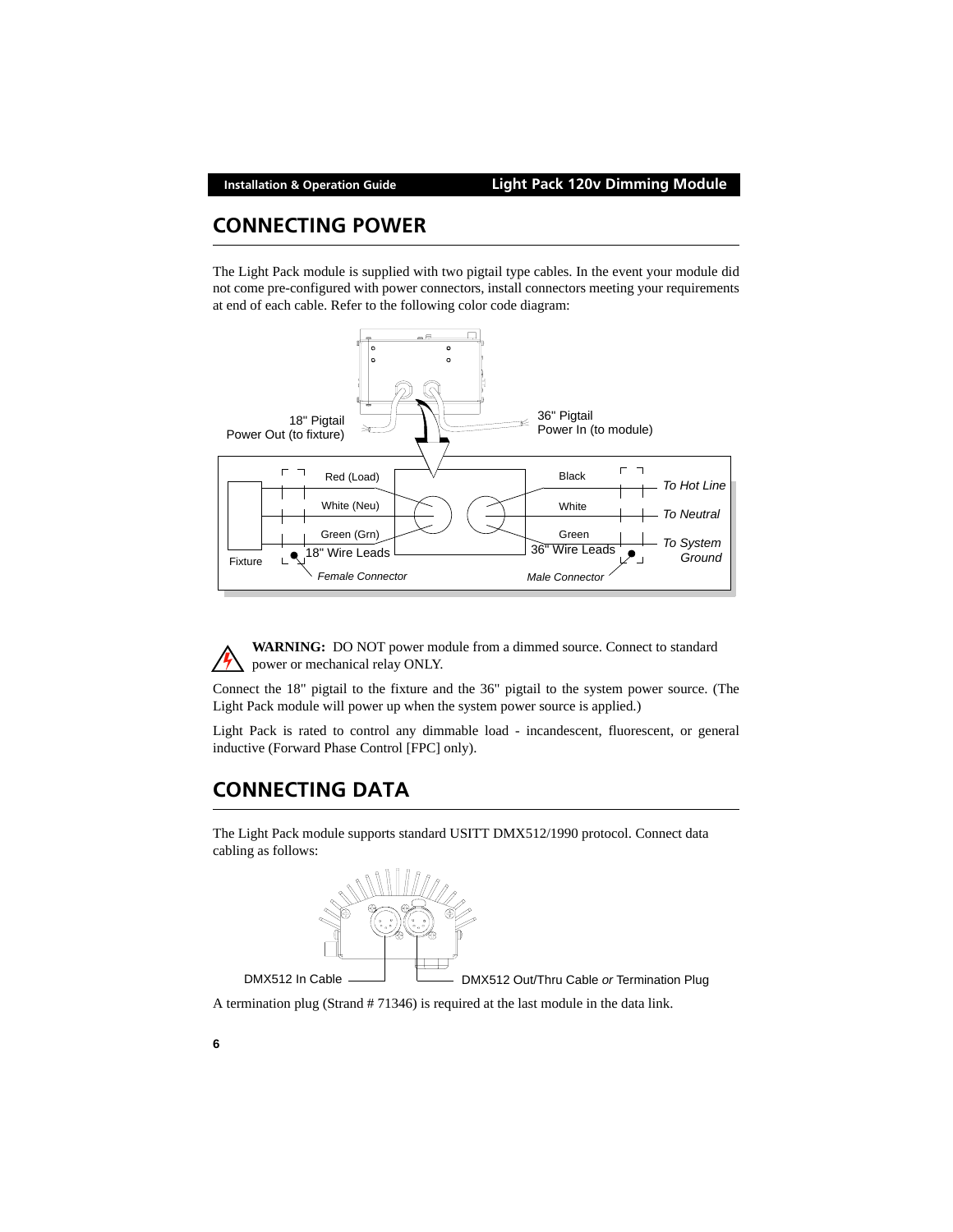# <span id="page-8-0"></span>**SETTING MODE AND ADDRESS**

Light Pack operating parameters, such as input/output modes and DMX512 addresses, can be easily configured to meet your requirements using the switches located inside the recess panel. The standard DIP switches configure input/output modes, while three rotary switches configure address and effects settings by providing three numerical dials: 100's, 10's and 1's digits respectively.

For example, to set a DMX512 address (slot) of 355, you would set the 100's dial to "3", the 10's dial to "5", and the 1's dial to "5". To configure the input/output modes, set each of the four standard DIP switches to either the ON or OFF setting. This toggles between two presets such as Non-Dim or Dim.

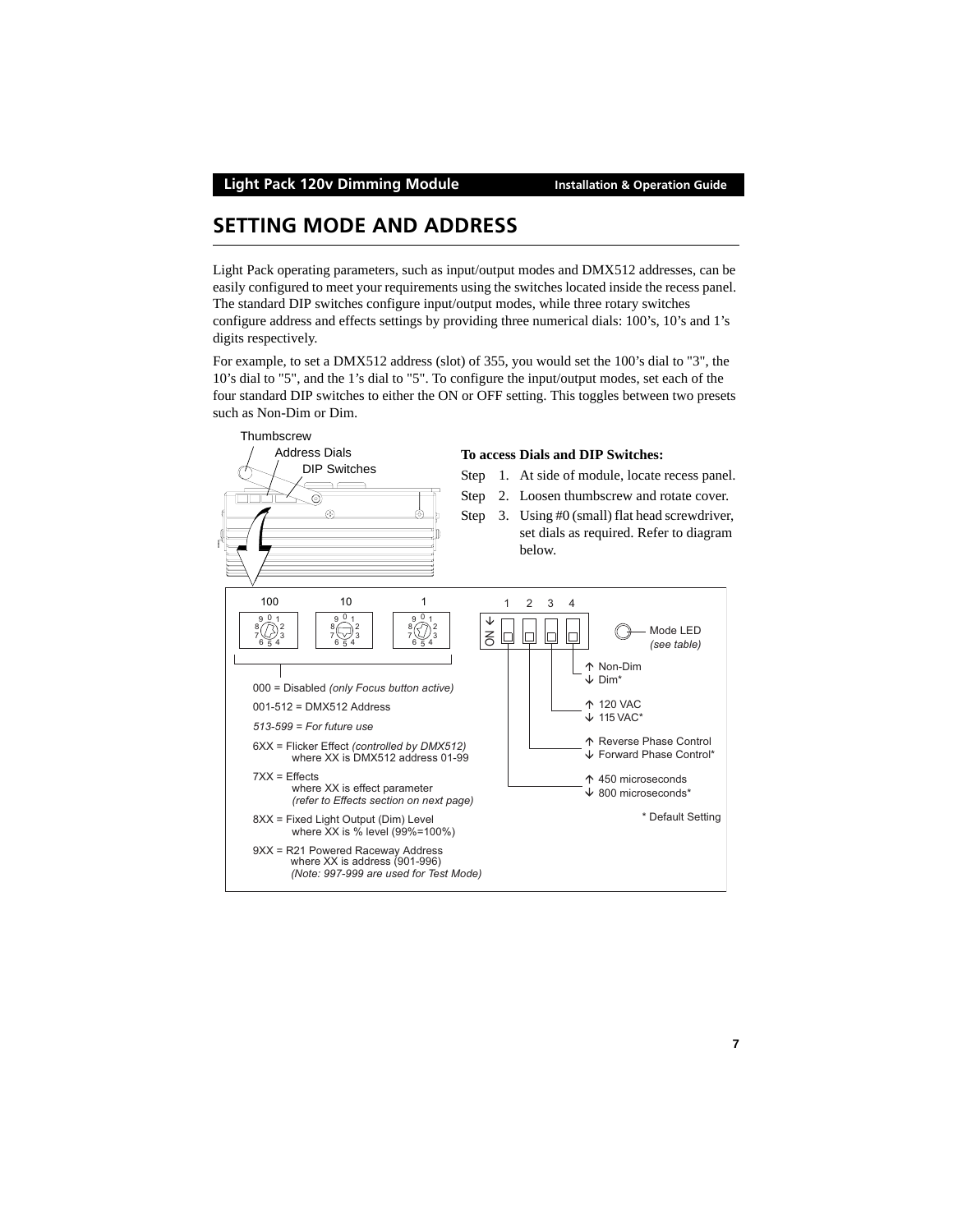The **Mode LED,** located next to the DIP switch, indicates the following conditions:

| <b>LED Flashing Status</b> | Condition                                        |
|----------------------------|--------------------------------------------------|
| Rapid blink                | Invalid address setting                          |
| One blink On - delay       | Valid DMX512 address                             |
| Two blinks On - delay      | Valid DMX512 address and receiving DMX512        |
| Slow blink                 | Effects address setting                          |
| One blink Off - delay      | Valid Powered Raceway address                    |
| Two blinks Off - delay     | Valid R21 Raceway address and receiving R21 data |

# <span id="page-9-0"></span>**EFFECTS**

When set to 7XX, the rotary DIP switch settings can be used to create simple effects without DMX control. Effect parameters can be set as follows:

| <b>Dial Settings</b>            | <b>Effect</b>        | <b>Description</b>                     |
|---------------------------------|----------------------|----------------------------------------|
| 70X - where X is ramp time      | Bounce Up            | ramp up, instant off (100% intensity)  |
| 71X - where X is ramp time      | Bounce Down          | instant on, ramp down (100% intensity) |
| 72X - where X is ramp time      | Saw Tooth            | ramps up, ramps down                   |
| 73X - where X is toggle time    | Bump                 | 50% on/off toggle                      |
| 74X - where X is time off       | <b>Blink On</b>      | 12% on, 88% off                        |
| 75X - where X is time on        | <b>Blink Off</b>     | 12% off, 88% on                        |
| 76X - where X is speed          | Strobe               | variable speed strobe                  |
| 77X - where X is lamp intensity | <b>Flame Flicker</b> | random flicker and intensity           |
| 78X - where X is rate           | <b>Bell Curve</b>    | ramps up, holds, ramps down            |
| 79X                             | for future use       | n/a                                    |

### <span id="page-9-1"></span>**Intelligent Effects Network**

Effects can be synchronized across a network of Light Pack modules to create chase, runway and wave sequences. For this purpose, eight unique phase shifts are output from the first module in the data link, transmitting on DMX512 addresses 002-008. To utilize this feature, an Intelligent Effects Network Coupler (Strand Lighting Part Number 71347) will be required at the first module in the link.

#### **To create effects using the Intelligent Effects Network, do the following:**

- Step 1. Using data cables, connect Light Pack modules as shown below. At first module data input, install Intelligent Effects Network Coupler. At first and last module, install DMX512 termination plug (Strand Lighting Part Number 71346).
- Step 2. The first Light Pack module's address (slot) will automatically be considered as 001. Set subsequent module addresses to any number between 002 and 008. These can be in numerical order or out of sequence. The address setting will determine the delay and execution order of the effect at that particular module.
- Step 3. At first module, using rotary dials, set to desired effect (7XX).
- Step 4. Apply power. Effect will execute across network.
- Step 5. Adjust address settings to vary effect execution as required.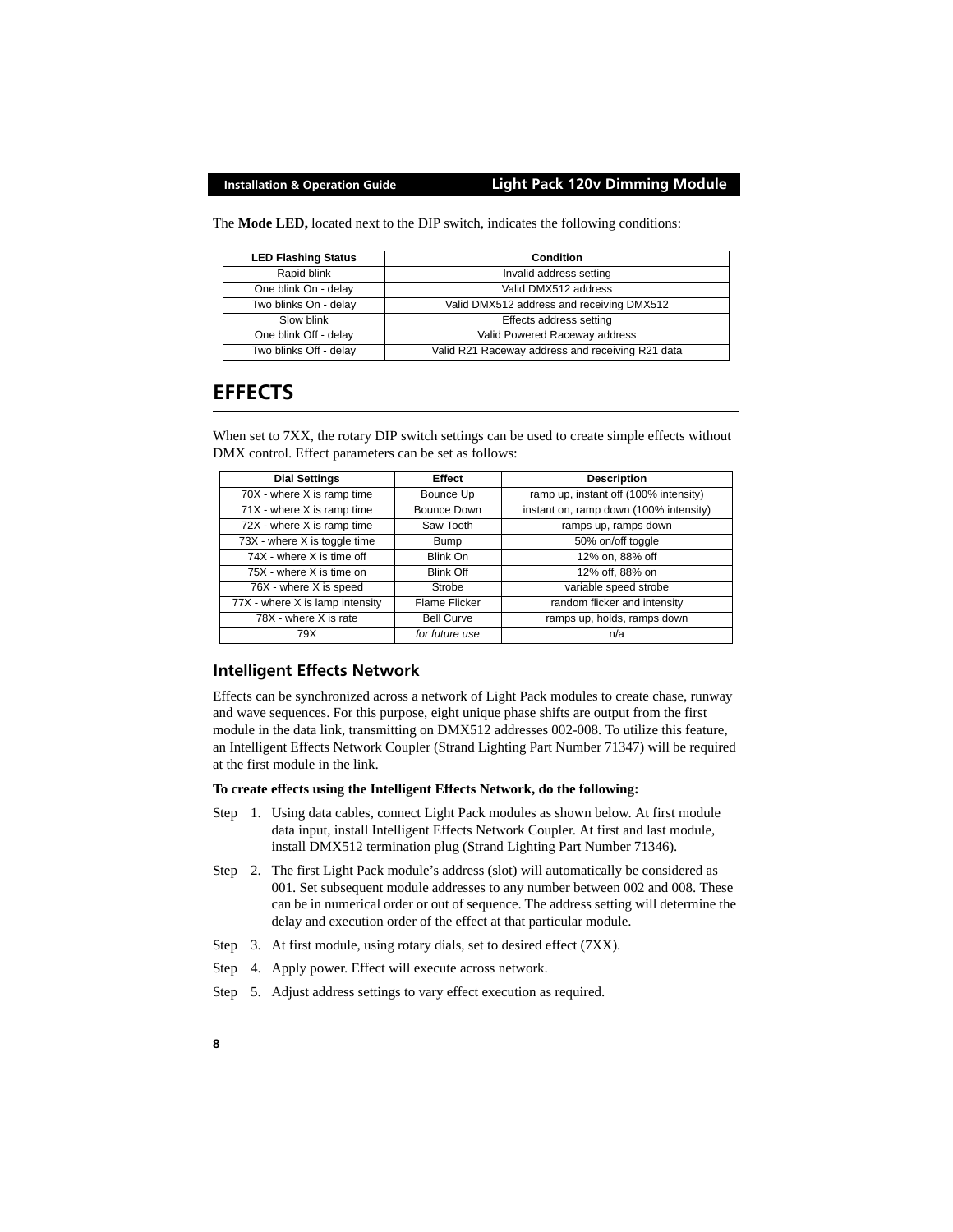#### **Light Pack 120v Dimming Module Installation & Operation Guide Intelligent Effects Network - Up to 64 Light Pack Modules** 002 003 004 005 006 007 008 *Example* 001 *Address* 001 008 002 007 003 006 004 005 *Settings* 001 003 005 007 002 004 006 008 www мш Term\* Term\* Termination plugs required at Intelligent Network **First and Intelligent Network**<br>Counter/Crossover **Intelligent Intelligent Network** Intelligent Network Coupler/Crossover

# <span id="page-10-0"></span>**OPERATION**

The Light Pack module provides two LED status indicators and a Focus button.



The **LED indicators** report operating conditions as follows:

| <b>Red LED</b>                | <b>Green LED</b> | Condition                         |
|-------------------------------|------------------|-----------------------------------|
| Off                           | Off              | Normal                            |
| Off                           | Flashing         | No Load                           |
| Off                           | On               | Focus Mode (controlled at dimmer) |
| Flashing (1.5 sec on, .5 off) | Off              | Oversized Load or Overload        |
| Flashing (.5 sec on, .5 off)  | Off              | Over Temperature                  |
| On                            | Off              | No communications                 |
| Flashing                      | Flashing         | Over Voltage                      |
| On                            | On               | No Communications / In Focus Mode |

The **Focus button** can be used to quickly set the output level or test the module.

- If the module is off, a tap on the button will take it to full on.
- If the module is on, a tap will turn it off.
- Whether on or off, pressing and holding the button will ramp up the intensity level. Releasing the button will hold the setting at an intermediate level.

Fixtures turned on in this fashion will remain on until a control console sets a non-zero level for the module. The module's level setting will be cancelled and it will now follow console control. If the module is already set to a non-zero level by the console, the button becomes a "Flash-to-Full" control, overriding the level only while the button is pressed.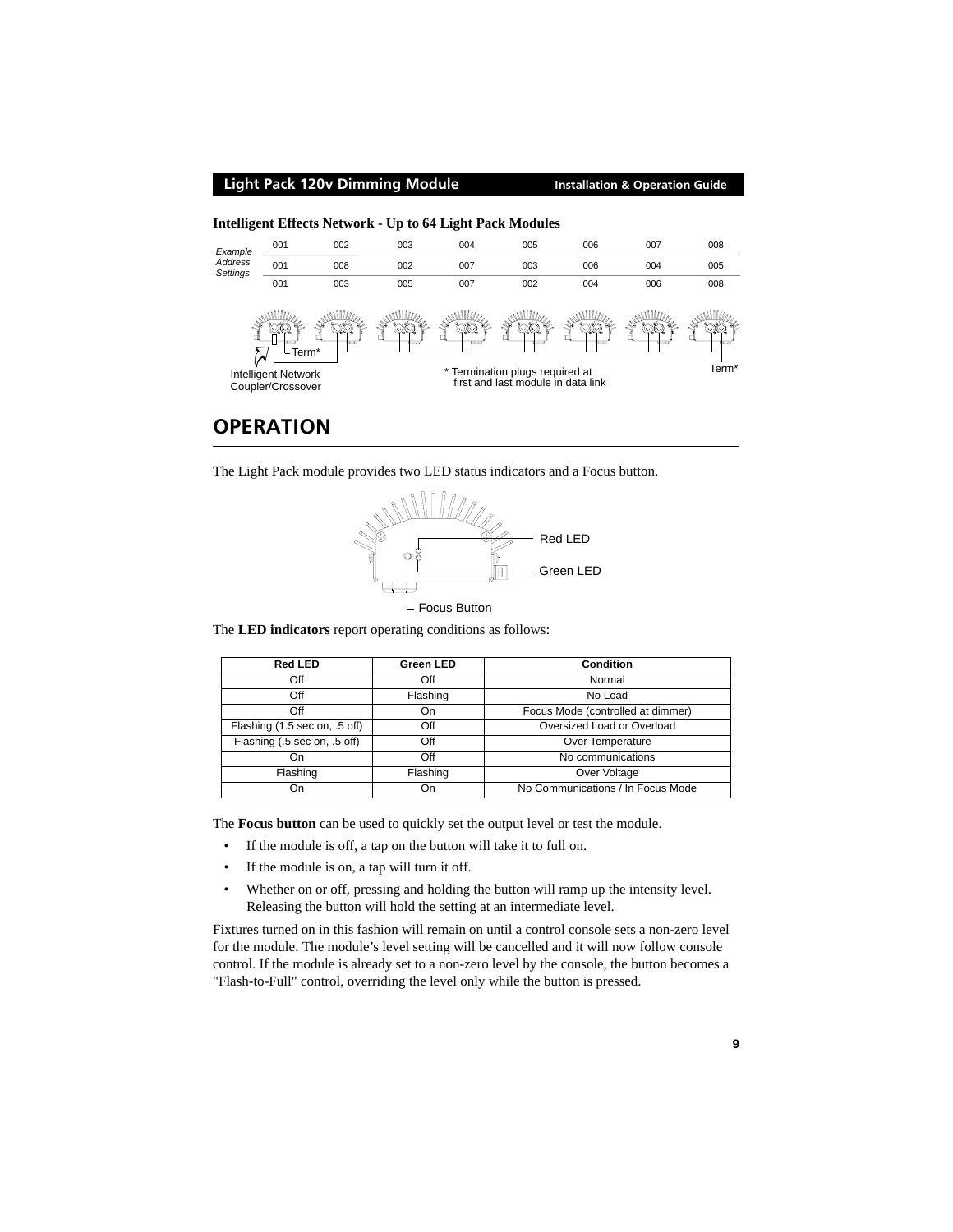# <span id="page-11-0"></span>**SPECIFICATIONS**

| Number of Dimmers:          | 1 IGBT Intelligent Dimmer                                                                                      | Ambient Temperature:      | $0^\circ$ to 50 $^\circ$ C                       |
|-----------------------------|----------------------------------------------------------------------------------------------------------------|---------------------------|--------------------------------------------------|
| Max Output Voltage:         | <b>120 VAC</b>                                                                                                 | <b>Relative Humidity:</b> | 5% to 95%,<br>non condensing                     |
| Min./Max Dimmer<br>Load:    | Min. 1 Watt,<br>Max. 750 or 1200 Watts*                                                                        | Cooling Method:           | <b>Natural Convection</b>                        |
| <b>Transition Time:</b>     | 450 or 800 microseconds<br>(user selectable)                                                                   | Height:                   | 6.82"                                            |
| Insertion Loss:             | Max. 1.5 Volts (2%)                                                                                            | Width:                    | 4.53"                                            |
| Supply:                     | 120 Volts AC,<br>6.5A or 10A per module*                                                                       | Depth:                    | 2.93" (750 Watt)<br>3.18" (1200 Watt)            |
| Frequency:                  | 50 / 60 Hz                                                                                                     | Weight:                   | $2.0$ lbs.                                       |
| <b>Control Connections:</b> | USITT DMX512/1990 In<br>(D5M) / Out/Thru (D5F)                                                                 | Power In Feed:            | 36" Pigtail provided from<br>module is 3-#14 AWG |
| Circuit Protection:         | Internal Short Circuit &<br><b>Thermal Protection</b>                                                          | Power Out Feed:           | 18" Pigtail provided from<br>module is 3-#14 AWG |
| Load Control:               | Any dimmable load -<br>incandescent, fluores-<br>cent, or general inductive<br>(Forward Phase Control<br>only) | DMX512 Data Link<br>Load  | Represent 1/4 ETA 485<br>Unit Load               |

*\* Depends on model*

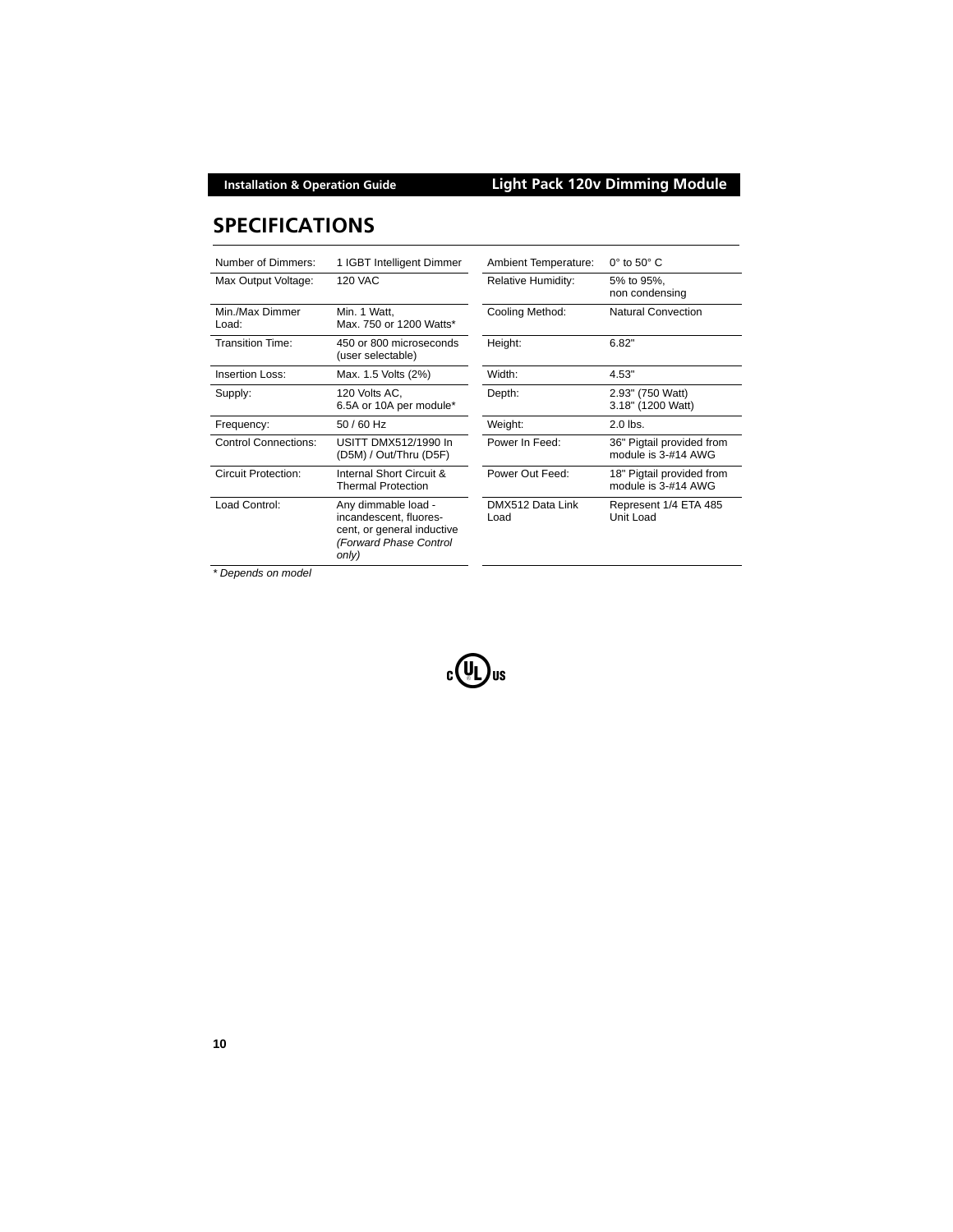### **Light Pack 120v Dimming Module Installation & Operation Guide**

# <span id="page-12-0"></span>**CATALOG NUMBER REFERENCE**

### <span id="page-12-1"></span>**Light Pack 120v Modules**

| <b>Strand P/N</b> | <b>Description</b>                        |
|-------------------|-------------------------------------------|
| 71300             | Light Pack 750 watt, Bare Leads           |
| 71301             | Light Pack 750 watt, with GP connectors   |
| 71302             | Light Pack 750 watt, with GTL connectors  |
| 71303             | Light Pack 750 watt, with GR connectors   |
| 71310             | Light Pack 1200 watt, Bare Leads          |
| 71311             | Light Pack 1200 watt, with GP Connectors  |
| 71312             | Light Pack 1200 watt, with GTL connectors |
| 71313             | Light Pack 1200 watt, with GR connectors  |

### <span id="page-12-2"></span>**Light Pack 120v Module Accessories**

[The following accessories are sold separately and available through your local Authorized](http://www.strandlighting.com)  Strand Lighting dealer. For the dealer in your area or for more information on Light Pack Modules and accessories, visit the Strand Lighting web site at www.strandlighting.com.

| <b>Strand P/N</b> | <b>Description</b>                                  |
|-------------------|-----------------------------------------------------|
| 71340             | <b>Yoke Mount Bracket</b>                           |
| 71341             | Wall Mount Bracket                                  |
| 71342             | Pipe Mount Bracket                                  |
| 71345             | Network Coupler - 5 pin Female to Female Turnaround |
| 71346             | DMX512 Terminator                                   |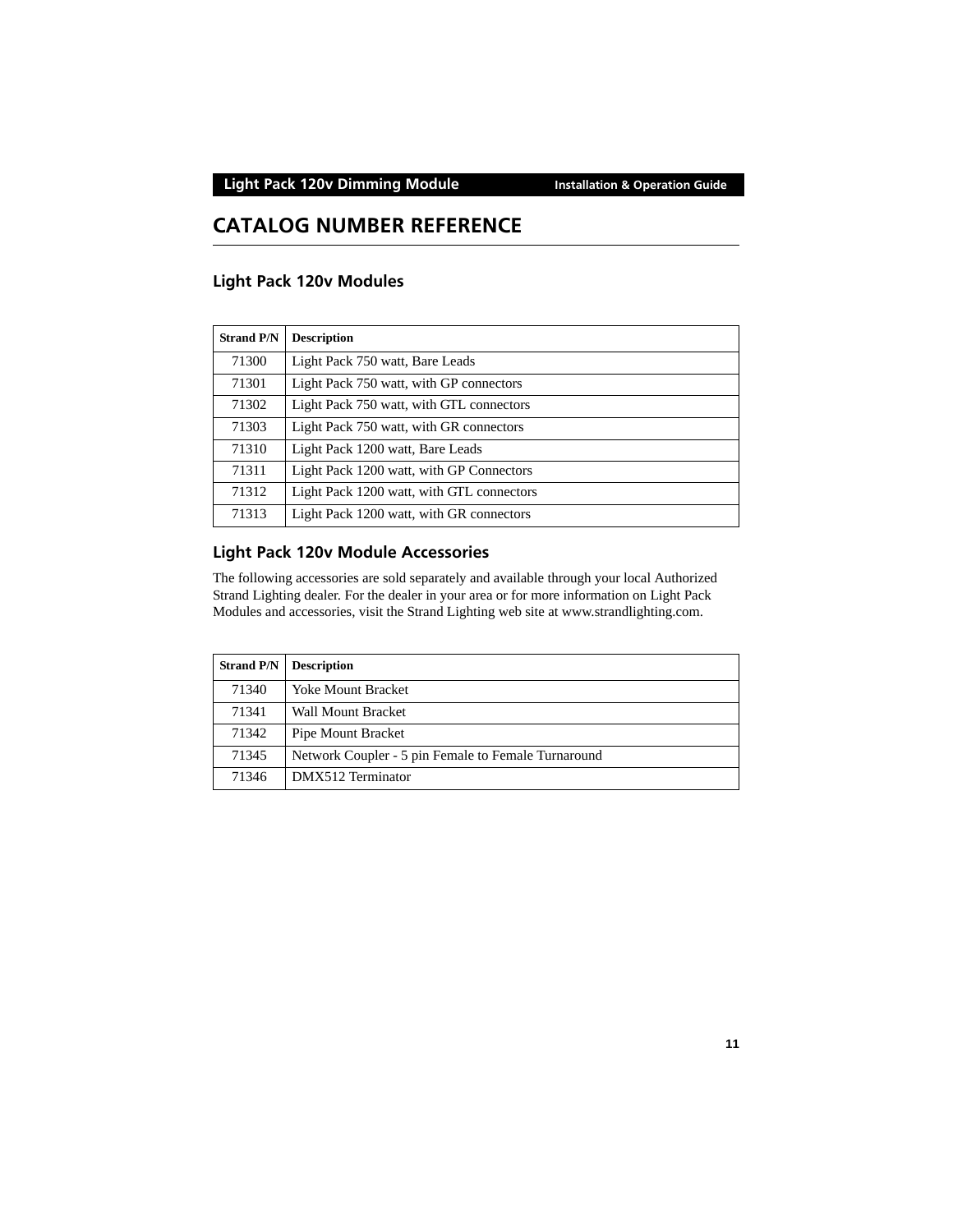## **NOTES**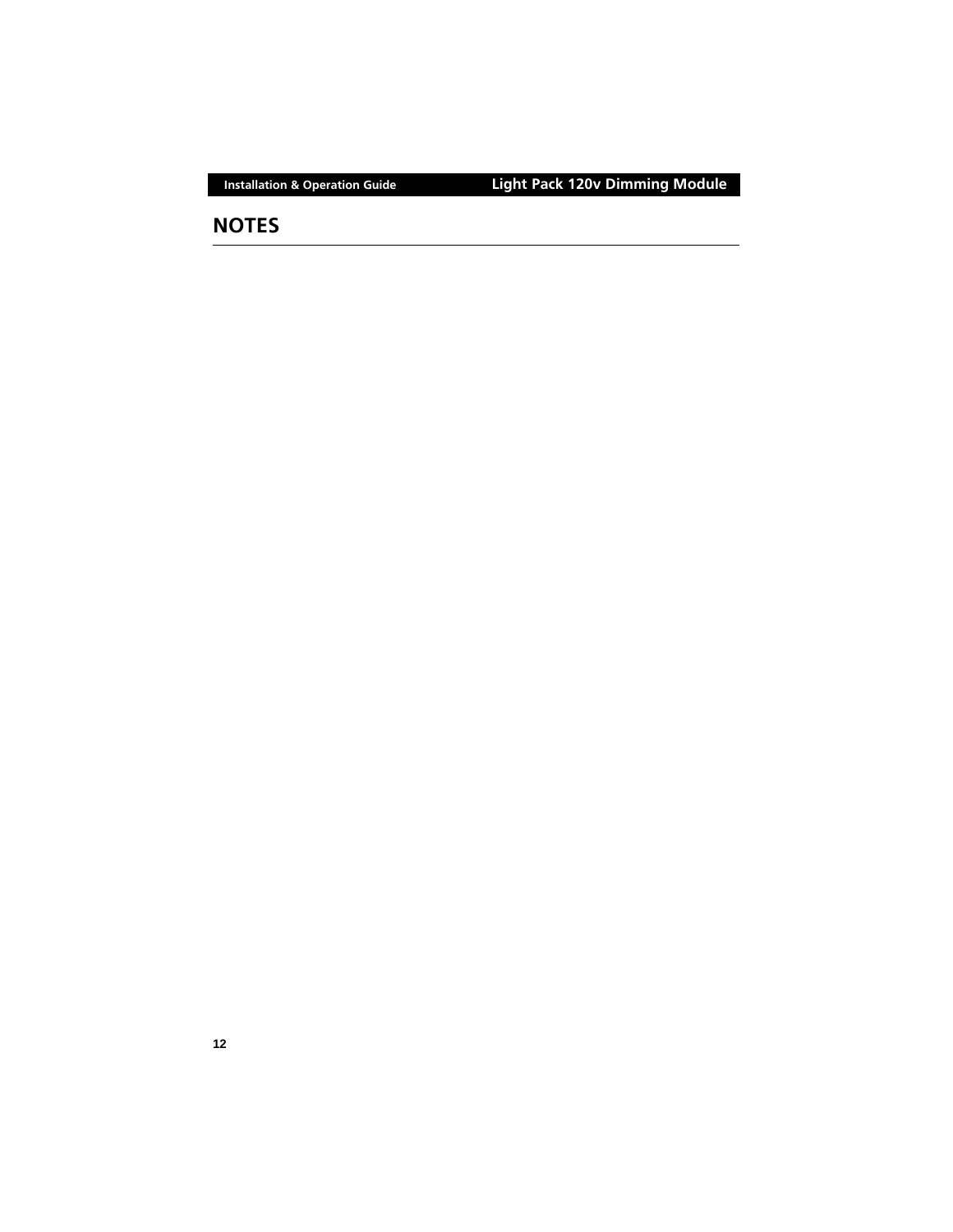# **NOTES**